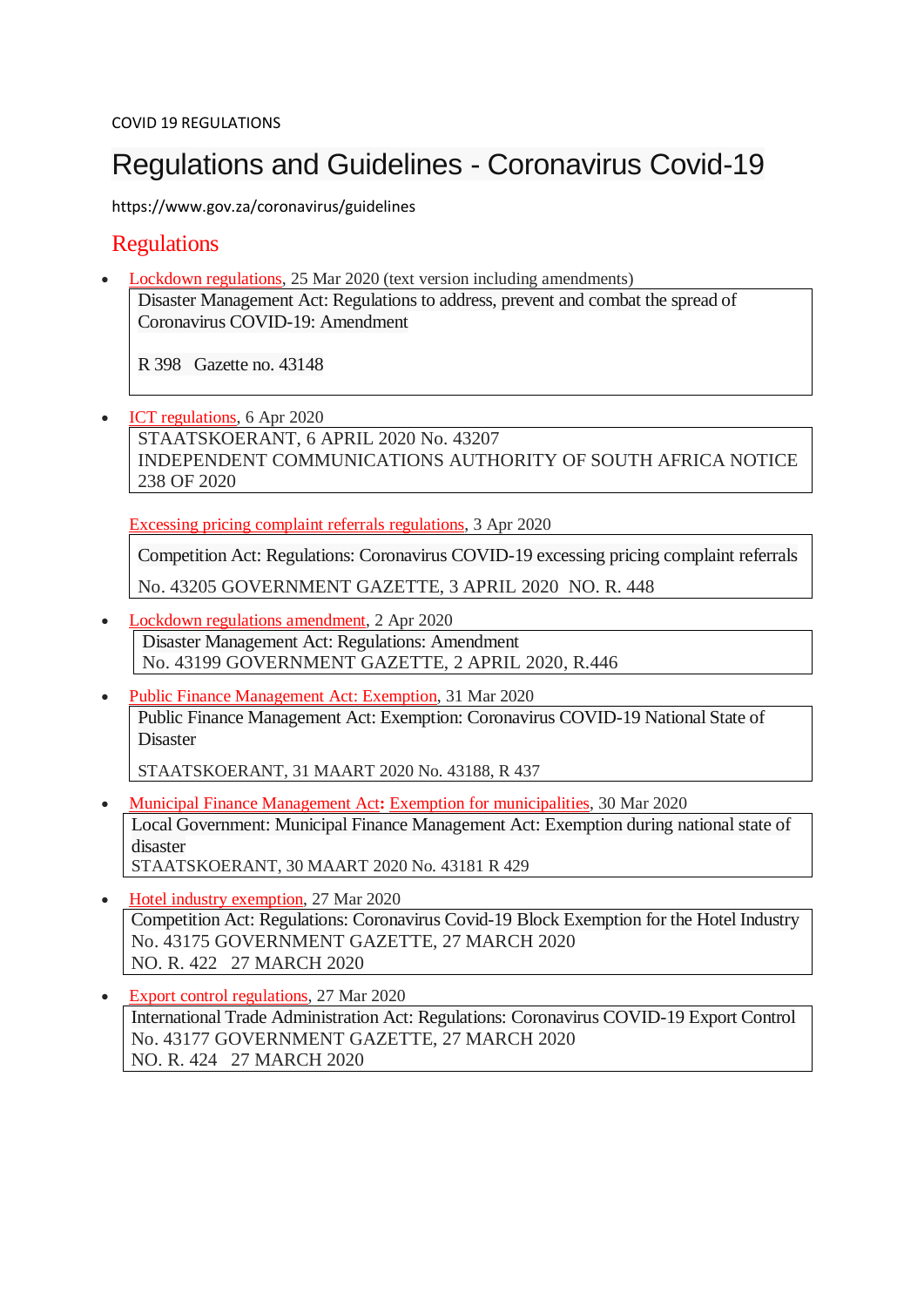• Lockdown regulations [amendments,](https://www.gov.za/documents/disaster-management-act-amendment-regulations-26-mar-2020-0000) 26 Mar 2020

Disaster Management Act: Regulations: Amendment No. 43168 GOVERNMENT GAZETTE, 26 MARCH 2020 NO. R. 419 26 MARCH 2020 In these regulations, "the Regulations" means the regulations published by Government Notice No. 318 of 18 March 2020, as amended by Government Notice No. R. 398 of 25 March 2020.

- Retail property exemption [regulations,](http://www.gov.za/documents/competition-act-coronavirus-covid-19-block-exemption-retail-property-sector-24-mar-2020) 24 Mar 2020 Competition Act: Regulations: Coronavirus Covid-19 Block Exemption for Retail Property Sector No. 43134 GOVERNMENT GAZETTE, 24 MARCH 2020 NO. R. 358 24 MARCH 2020
- Banking sector exemption [regulations,](http://www.gov.za/documents/competition-act-coronavirus-covid-19-block-exemption-banking-sector-23-mar-2020-0000) 23 Mar 2020 Competition Act: Regulations: Coronavirus Covid-19 Block Exemption for the Banking Sector No. 43127 GOVERNMENT GAZETTE, 23 MARCH 2020 NO. R. 355 23 MARCH 2020
- Price increase protection [regulations](http://www.gov.za/documents/competition-act-regulations-consumer-and-customer-protection-and-national-disaster) and directions, 19 Mar 2020 Competition Act: Regulations and directions: Consumer and customer protection during Coronavirus COVID-19 lockdown No. 43116 GOVERNMENT GAZETTE, 19 MARCH 2020 NO. R. 350 19 MARCH 2020
- Healthcare sector [exemptions,](http://www.gov.za/documents/competition-act-coronavirus-covid-19-block-exemption-healthcare-sector-19-mar-2020-0000) 19 Mar 2020 Competition Act: Coronavirus Covid-19 block exemption for the Healthcare Sector No. 43114 GOVERNMENT GAZETTE, 19 MARCH 2020 NO. R. 349 19 MARCH 2020
- Disaster [management](http://www.gov.za/documents/disaster-management-act-regulations-english-afrikaans-18-mar-2020-0000) regulations, 18 Mar 2020 Disaster Management Act: Regulations (English / Afrikaans) No. 43107 GOVERNMENT GAZETTE, 18 MARCH 2020 NO. 318 18 MARCH 2020
- [Regulations](https://www.gov.za/documents/international-air-services-act-regulations-covid-19-restrictions-movement-air-travel-18) on restrictions on the movement of air travel, 18 Mar 2020 International Air Services Act: Regulations: COVID-19 restrictions on the movement of air travel No. 43105 GOVERNMENT GAZETTE, 18 MARCH 2020 NOTICE 175 OF 2020

• Ports [regulations,](http://www.gov.za/documents/national-ports-act-regulations-18-mar-2020-0000) 18 Mar 2020 National Ports Act: Regulations No. 43103 GOVERNMENT GAZETTE, 18 MARCH 2020 DEPARTMENT OF TRANSPORT NOTICE 173 OF 2020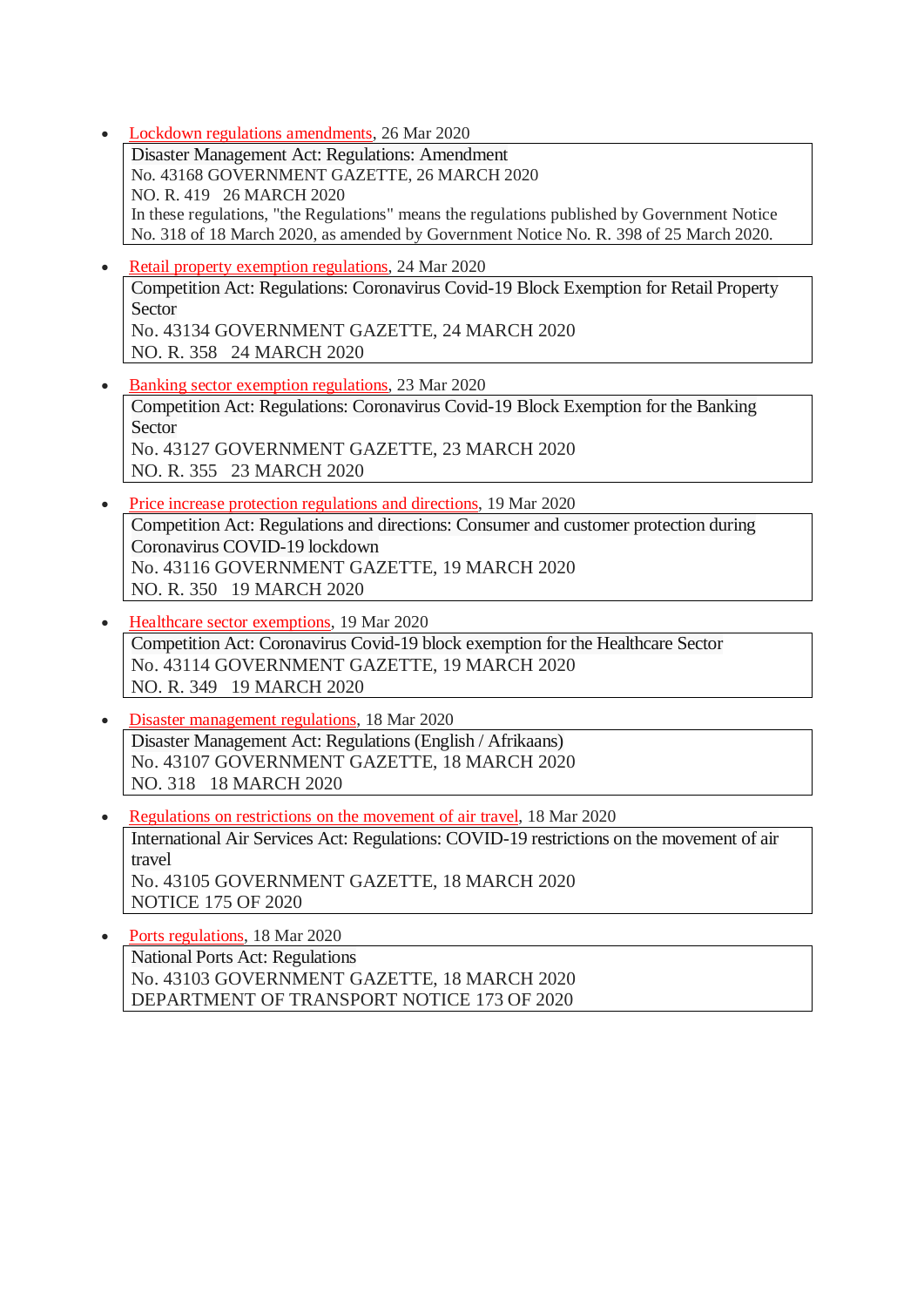## **Directions**

Amended sea port [directions,](https://www.gov.za/documents/disaster-management-act-directions-address-prevent-and-combat-spread-coronavirus-covid-0) 7 Apr 2020

Disaster Management Act: Directions to address, prevent and combat the spread of Coronavirus COVID-19 in sea ports: Amendment No. 43211 GOVERNMENT GAZETTE, 7 APRIL 2020 NO. 453 07 APRIL 2020

- Amended electronic [communications,](https://www.gov.za/documents/disaster-management-act-electronic-communications-postal-and-broadcasting-directions) postal and broadcasting directions, 6 Apr 2020 Disaster Management Act: Electronic Communications, Postal and Broadcasting Directions: Amendment No. 43209 GOVERNMENT GAZETTE, 6 APRIL 2020 NO. 451 06 APRIL 2020
- Small Business [Development](https://www.gov.za/documents/disaster-management-act-small-business-development-implementation-provisions-relating) directions, 6 Apr 2020 Disaster Management Act: Small Business Development directions on implementation of provisions relating to essential services during Coronavirus COVID-19 lockdown No. 43208 GOVERNMENT GAZETTE, 6 APRIL 2020 NO. R. 450 06 APRIL 2020
- Tourism [directions,](https://www.gov.za/documents/disaster-management-act-directions-tourism-guidelines-implementation-provisions-relating) 2 Apr 2020 Disaster Management Act: Directions: Tourism guidelines on implementation of provisions relating to essential services No. 43200 GOVERNMENT GAZETTE, 2 APRIL 2020 NOTICE 235 OF 2020
- Courts, court precincts and justice service points [directions](https://www.gov.za/documents/disaster-management-act-regulations-measures-address-prevent-and-combat-spread-coronavirus)**,** 31 Mar 2020 Disaster Management Act: Regulations: Measures to address, prevent and combat the spread of Coronavirus COVID-19: Directions: Courts, court precincts and justice service points No. 43191 GOVERNMENT GAZETTE, 31 MARCH 2020 NO. R. 440 31 MARCH 2020
- [Environmental](https://www.gov.za/documents/disaster-management-act-environment-directions-measures-address-prevent-and-combat-spread) directions, 31 Mar 2020 Disaster Management Act: Environment Directions: Measures to address, prevent and combat the spread of Coronavirus COVID-19 No. 43190 GOVERNMENT GAZETTE, 31 MARCH 2020 NO. R 439 31 March 2020
- Amended air services [amendment](https://www.gov.za/documents/disaster-management-act-amendment-measures-prevent-and-combat-spread-covid-19-air-services) directions, 31 Mar 2020 Disaster Management Act: Measures to prevent and combat the spread of Coronavirus COVID-19 in the public transport services: Air services: Amendment No. 43189 GOVERNMENT GAZETTE, 31 MARCH 2020 NO. R 438 31 MARCH 2020
- Amended transport [directions](https://www.gov.za/documents/disaster-management-act-amendment-measures-prevent-and-combat-spread-covid-19-public) for buses and taxis, 31 Mar 2020 Disaster Management Act: Measures to prevent and combat the spread of Coronavirus COVID-19 in the public transport services: Buses and taxis: Amendment No. 43186 GOVERNMENT GAZETTE, 31 MARCH 2020 NO. 436 31 MARCH 2020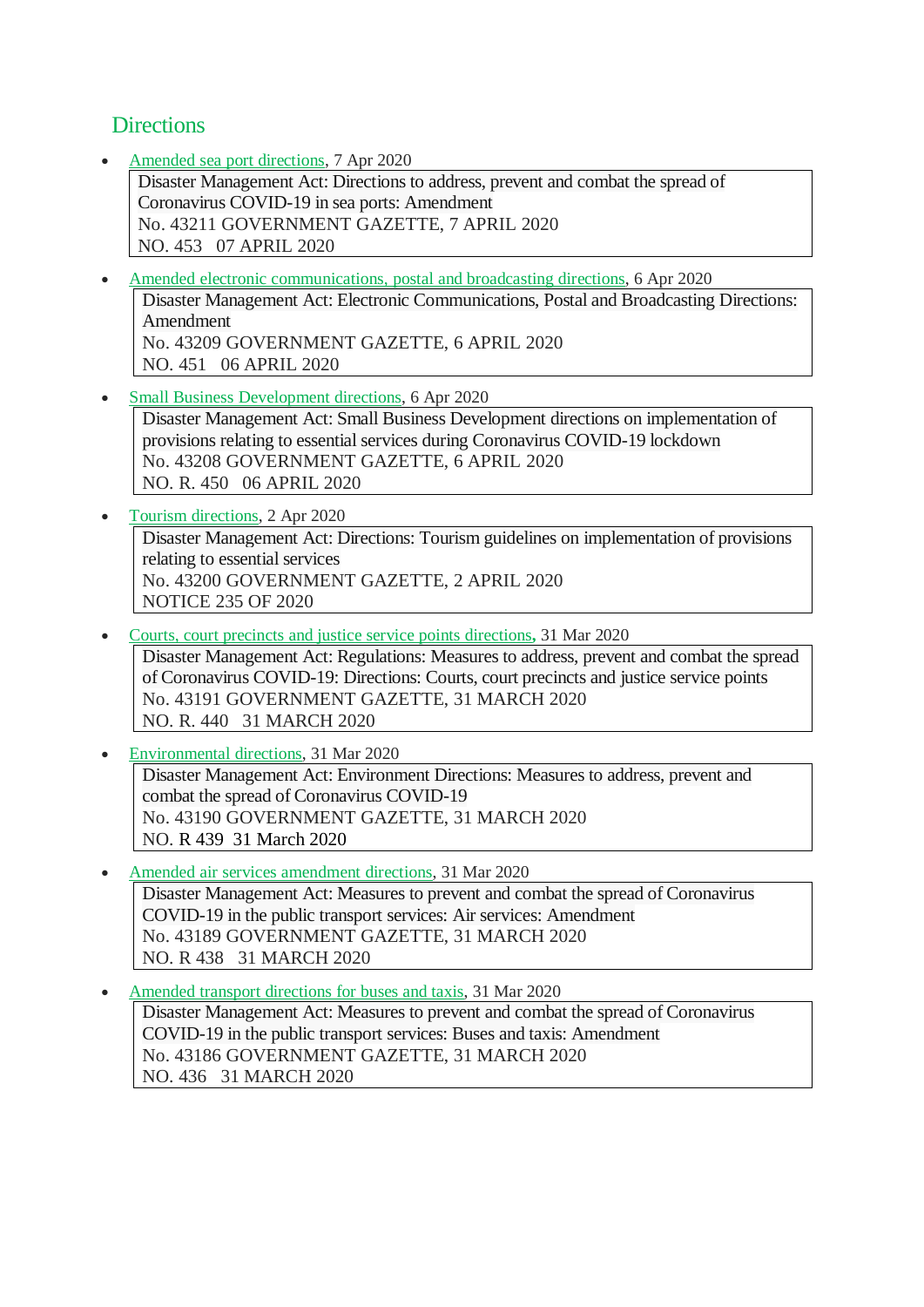- Amended transport [directions:](https://www.gov.za/documents/disaster-management-amendment-directions-30-mar-2020-0000) Learner's and driving licences, 30 Mar 2020 Disaster Management Act: Measures to prevent and combat the spread of Coronavirus COVID-19 in the public transport services: Learner's and driving licences No. 43183 GOVERNMENT GAZETTE, 30 MARCH 2020 NO. 431 30 MARCH 2020
- Amended directions to [municipalities](https://www.gov.za/documents/disaster-management-act-directions-issued-terms-section-27-30-mar-2020-0000) and provinces, 30 Mar 2020 Disaster Management Act: Directions to address, prevent and combat the spread of Coronavirus COVID-19: Amendment No. 43184 GOVERNMENT GAZETTE, 30 MARCH 2020 NO. R. 432 30 MARCH 2020
- Social [development](https://www.gov.za/documents/disaster-management-act-directions-issued-terms-regulation-10-30-mar-2020-0000) directives, 30 Mar 2020 Disaster Management Act: Social development directives No. 43182 GOVERNMENT GAZETTE, 30 MARCH 2020 NO. R. 430 30 MARCH 2020
- Aviation directions [amendment:](https://www.gov.za/documents/disaster-management-act-directives-aviation-transport-amendment-27-mar-2020-0000) Air cargo, 27 Mar 2020 Disaster Management Act: Directions on air services: Amendment STAATSKOERANT, 27 MAART 2020 No. 43176 NO. 423 27 MARCH 2020
- Air services [directions,](https://www.gov.za/documents/disaster-management-act-measures-prevent-and-combat-spread-coronavirus-covid-19-air) 26 Mar 2020 Disaster Management Act: Measures to prevent and combat the spread of Coronavirus COVID-19 in Air Services No. 43160 GOVERNMENT GAZETTE, 26 MARCH 2020 NO. 415 26 MARCH 2020
- Home affairs [directions,](https://www.gov.za/documents/disaster-management-act-measures-prevent-and-combat-spread-covid-19-26-mar-2020-0000) 26 Mar 2020 Disaster Management Act: Measures to prevent and combat the spread of COVID-19 No. 43162 GOVERNMENT GAZETTE, 26 MARCH 2020 NO. 416 26 MARCH 2020
- [Transport](https://www.gov.za/documents/disaster-management-act-regulations-address-prevent-and-combat-spread-coronavirus-covid-0) directions**,** 26 Mar 2020 Disaster Management Act: Regulations to address, prevent and combat the spread of Coronavirus COVID-19 No. 43163 GOVERNMENT GAZETTE, 26 MARCH 2020 NOTICE 216 OF 2020
- Legal [directions,](https://www.gov.za/documents/disaster-management-act-directions-issued-26-mar-2020-0000) 26 Mar 2020 Disaster Management Act: Directions: Courts, court precincts and justice service points No. 43167 GOVERNMENT GAZETTE, 26 MARCH 2020 NO. R. 418 26 MARCH 2020
- Electronic [communications,](https://www.gov.za/documents/disaster-management-act-electronic-communications-postal-and-broadcasting-directions-26) postal and broadcasting directions, 26 Mar 2020 Disaster Management Act: Electronic Communications, Postal and Broadcasting Directions No. 43164 GOVERNMENT GAZETTE, 26 MARCH 2020 NO. 417 26 MARCH 2020
- Covid19 [Temporary](https://www.gov.za/documents/disaster-management-act-directive-coronavirus-covid19-temporary-employee-employer-relief) Employee / Employer Relief Scheme directive, 26 Mar 2020 Disaster Management Act: Directive: Coronavirus Covid19 Temporary Employee / Employer Relief Scheme No. 43161 GOVERNMENT GAZETTE, 26 MARCH 2020 NOTICE 215 OF 2020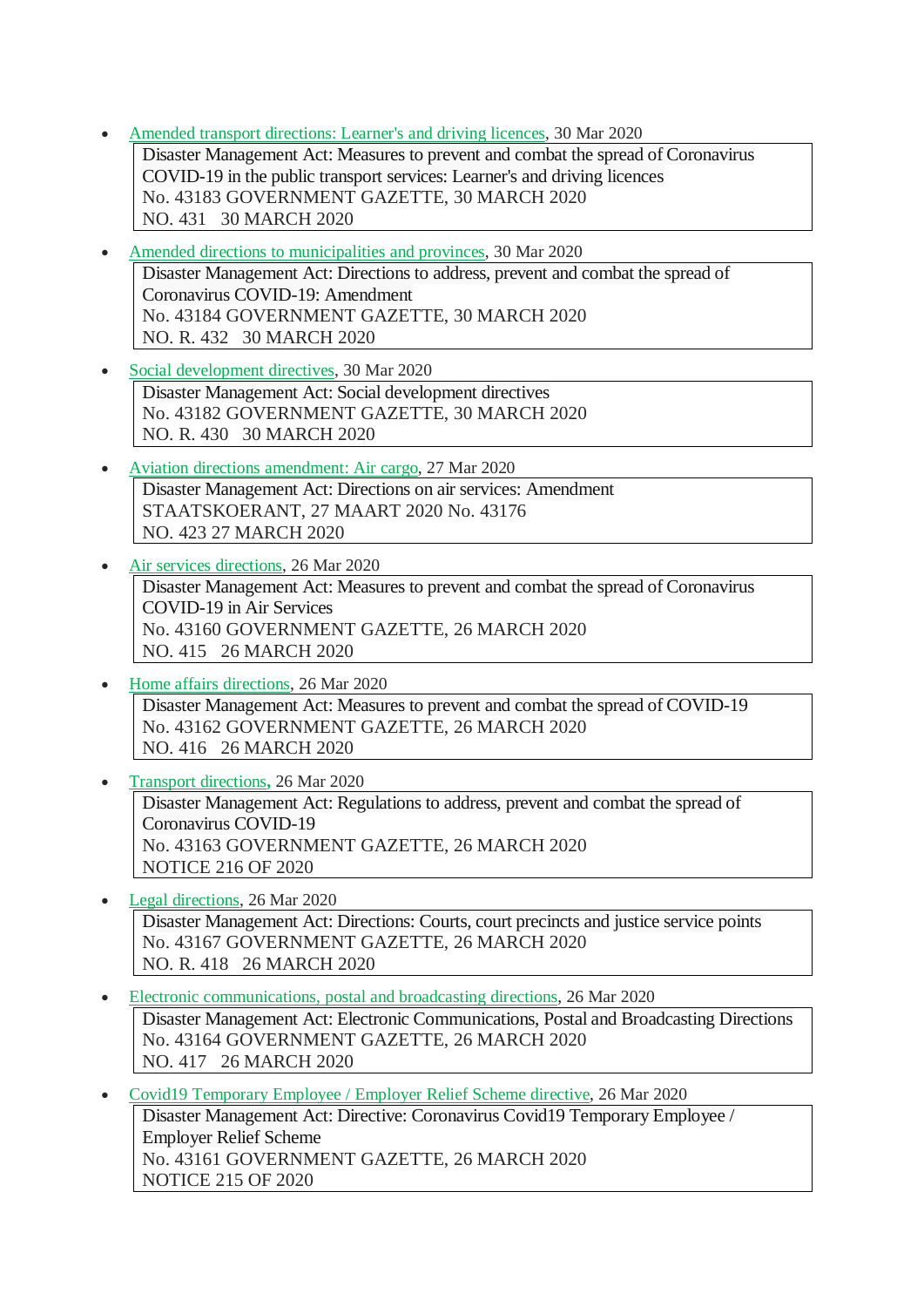Air services lockdown [directions,](https://www.gov.za/documents/disaster-management-act-measures-prevent-and-combat-spread-coronavirus-covid-19-air) 26 Mar 2020

Disaster Management Act: Measures to prevent and combat the spread of Coronavirus COVID-19 in Air Services No. 43160 GOVERNMENT GAZETTE, 26 MARCH 2020 NO. 415 26 MARCH 2020

- Railway [operations](https://www.gov.za/documents/disaster-management-act-measures-prevent-and-combat-spread-coronavirus-covid-19-railway) lockdown directions, 26 Mar 2020 Disaster Management Act: Measures to prevent and combat the spread of Coronavirus COVID-19 in Railway Operations No. 43159 GOVERNMENT GAZETTE, 26 MARCH 2020 NO. 414 26 MARCH 2020
- [Cross-border](https://www.gov.za/documents/disaster-management-act-measures-prevent-and-combat-spread-coronavirus-covid-19-cross) road transport lockdown directions, 26 Mar 2020

Disaster Management Act: Measures to prevent and combat the spread of Coronavirus COVID-19 in Cross-Border Road Transport No. 43158 GOVERNMENT GAZETTE, 26 MARCH 2020 NO. 413 26 MARCH 2020

- Public transport lockdown [directions,](https://www.gov.za/documents/disaster-management-act-measures-prevent-and-combat-spread-coronavirus-covid-19-public) 26 Mar 2020 Disaster Management Act: Measures to prevent and combat the spread of Coronavirus COVID-19 in the public transport services No. 43157 GOVERNMENT GAZETTE, 26 MARCH 2020 NO. 412 26 MARCH 2020
- [Municipalities](http://www.gov.za/documents/disaster-management-act-directions-address-prevent-and-combat-spread-coronavirus-covid-19) and provinces directions, 25 Mar 2020 Disaster Management Act: Directions to address, prevent and combat the spread of Coronavirus COVID-19 No. 43147 GOVERNMENT GAZETTE, 25 MARCH 2020 NO. R. 399 25 MARCH 2020
- Court precincts [directives,](https://www.gov.za/documents/superior-courts-act-directives-issued-chief-justice-prevent-and-curb-spread-coronavirus) 20 Mar 2020 Superior Courts Act: Directives issued by the Chief Justice to prevent and curb the spread of Coronavirus COVID-19 No. 43117 GOVERNMENT GAZETTE, 20 MARCH 2020 OFFICE OF THE CHIEF OF JUSTICE NOTICE 187 OF 2020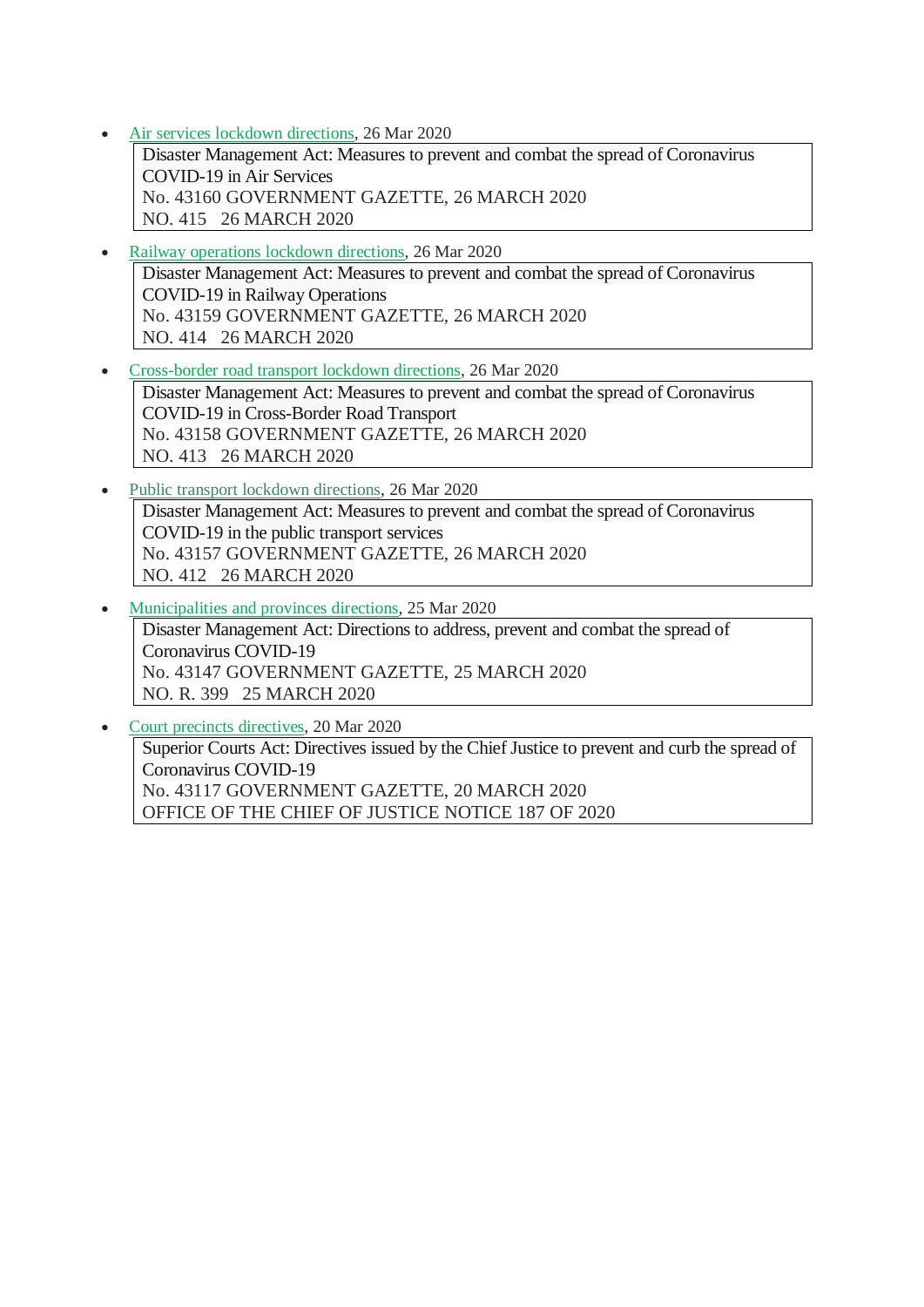#### Disaster management guidelines and notices

- Compensation for [occupationally](http://www.gov.za/documents/compensation-occupational-injuries-and-diseases-act-compensation-occupationally-acquired-0) acquired Novel Coronavirus, 24 Mar 2020 Compensation for Occupational Injuries and Diseases Act: Compensation for occupationally-acquired Novel Coronavirus Disease (COVID-19) No. 43126 GOVERNMENT GAZETTE, 23 MARCH 2020 DEPARTMENT OF LABOUR NOTICE 193 OF 2020
- [Explanatory](https://www.gov.za/sites/default/files/gcis_documents/20200329%20Explanatory%20Notes%20on%20COVID%2019%20Tax%20measures%20-%2029%20March%202020.pdf) notes for COVID-19 tax measures, 29 Mar 2020 https://www.gov.za/sites/default/files/gcis\_documents/20200329%20Explanatory%20N otes%20on%20COVID%2019%20Tax%20measures%20- %2029%20March%202020.pdf

1 EXPANSION OF THE EMPLOYMENT TAX INCENTIVE AGE ELIGIBILITY CRITERIA AND AMOUNT CLAIMABLE 2 DEFERRAL OF THE PAYMENT OF EMPLOYEES' TAX LIABILITY FOR TAX COMPLIANT SMALL TO MEDIUM SIZED BUSINESSES 3 DEFERRAL OF THE PAYMENT OF PROVISIONAL TAX LIABILITY FOR TAX COMPLIANT SMALL TO MEDIUM SIZED BUSINESSES

- SMME debt relief finance [scheme,](https://www.gov.za/sites/default/files/gcis_documents/SMME%20Debt%20Relief%20Scheme.pdf) 28 Mar 2020 https://www.gov.za/sites/default/files/gcis\_documents/SMME%20Debt%20Relief%20S cheme.pdf
- Business growth/ resilience facility Guidelines for [application,](https://www.gov.za/sites/default/files/gcis_documents/Guidelines%20for%20Business%20Growth%20Resilience%20Facility%20Application%20%2028%20March.._.pdf) 28 Mar 2020 GUIDELINES FOR APPLICATION: BUSINESS GROWTH/ RESILIENCE FACILITY
- Debt Relief Finance Scheme: Guidelines for [application,](https://www.gov.za/sites/default/files/gcis_documents/Guidelines%20for%20Debt%20Relief%20Application.pdf) 28 Mar 2020 https://www.gov.za/sites/default/files/gcis\_documents/Guidelines%20for%20Debt%20 Relief%20Application.pdf
- UIF [guidelines,](https://www.gov.za/sites/default/files/gcis_documents/corona-uif.pdf) 20 Mar 2020 https://www.gov.za/sites/default/files/gcis\_documents/corona-uif.pdf
- Exemption to all holders of licences, permit and [authorisations](https://www.gov.za/sites/default/files/gcis_documents/Fisheries%20COVID-19%20Public%20Notice%20-%2024%20March%202019.pdf) issued in terms of the Marine Living [Resources](https://www.gov.za/sites/default/files/gcis_documents/Fisheries%20COVID-19%20Public%20Notice%20-%2024%20March%202019.pdf) Act, 1998 (Act no. 18 of 1998) to operate without valid permits for the next ninety (90) [days](https://www.gov.za/sites/default/files/gcis_documents/Fisheries%20COVID-19%20Public%20Notice%20-%2024%20March%202019.pdf)**, 24 Mar 2020** https://www.gov.za/sites/default/files/gcis\_documents/Fisheries%20COVID-19%20Public%20Notice%20-%2024%20March%202019.pdf
- Handy guide on what's [happening](https://www.gov.za/sites/default/files/gcis_documents/pset-Coronavirus.pdf) in the Post School Education and Training Sector Higher Education in a time of [Coronavirus](https://www.gov.za/sites/default/files/gcis_documents/pset-Coronavirus.pdf)**, 20 Mar 2020** https://www.gov.za/sites/default/files/gcis\_documents/pset-Coronavirus.pdf
- State of Disaster: Public Service guidelines for containment / [management](https://www.gov.za/sites/default/files/pictures/publicservice-guidelines-disaster.pdf) of Coronavirus COVID-[19](https://www.gov.za/sites/default/files/pictures/publicservice-guidelines-disaster.pdf)**, 16 Mar 2020** https://www.gov.za/sites/default/files/pictures/publicservice-guidelines-disaster.pdf
- Guidance for childcare facilities and schools on [COVID-19](https://www.gov.za/sites/default/files/gcis_documents/childcare.pdf)**, 11 Mar 2020**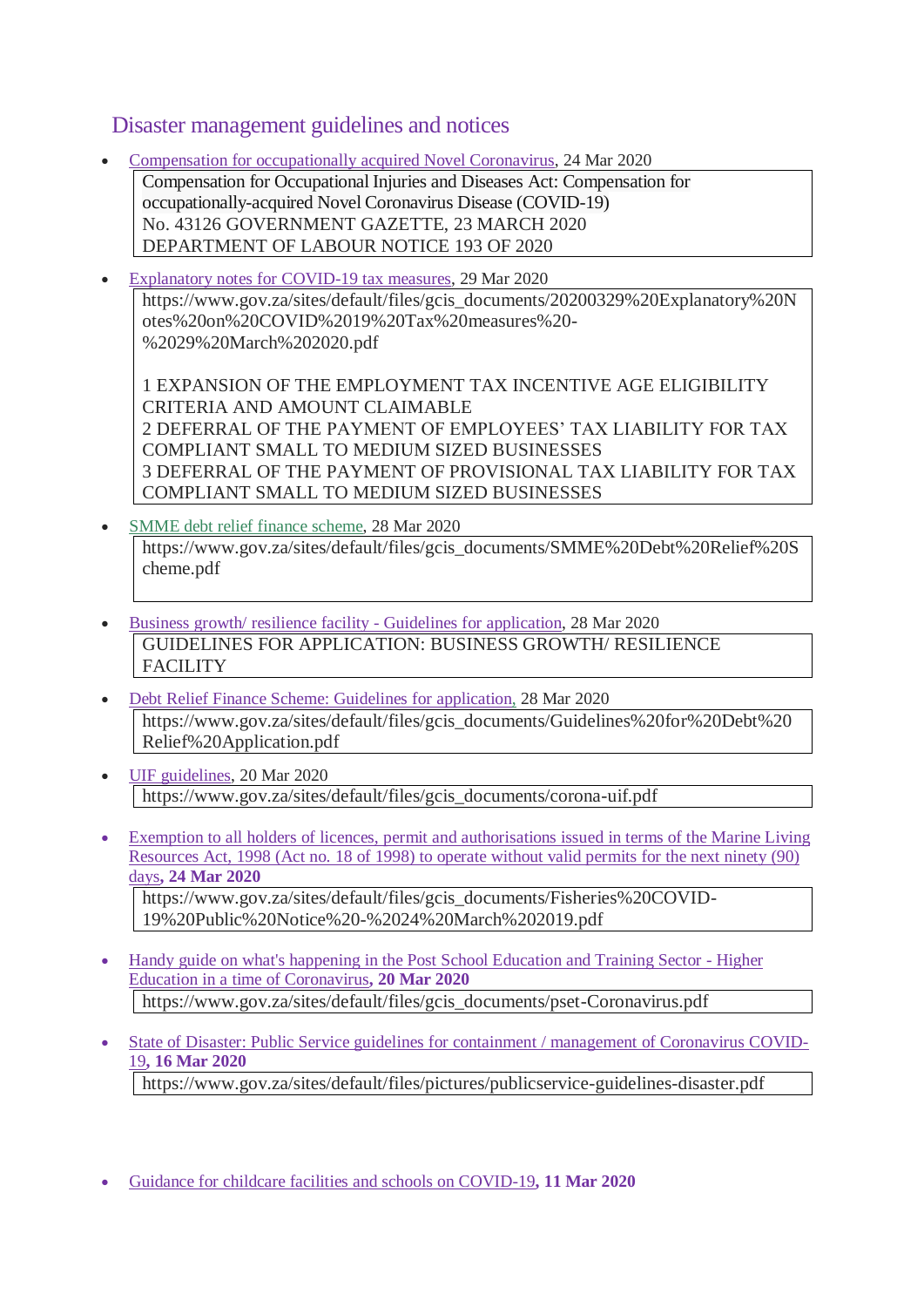https://www.gov.za/sites/default/files/gcis\_documents/childcare.pdf

- [COVID-19](https://www.gov.za/sites/default/files/gcis_documents/SAFA-covid.pdf) safety precaution measures in footbal SAFA**, 13 Mar 2020** https://www.gov.za/sites/default/files/gcis\_documents/SAFA-covid.pdf
- Guideline on [classification](https://www.gov.za/documents/guideline-classification-disaster-and-declaration-state-disaster-1-apr-2019-0000) of a disaster and the declaration of a state of disaster**, 1 Apr 2019** https://www.gov.za/documents/guideline-classification-disaster-and-declaration-statedisaster-1-apr-2019-0000
- Guideline on [conducting](https://www.gov.za/documents/guideline-conducting-initial-site-assessment-1-apr-2019-0000) an initial on-site assessment**, 1 Apr 2019** https://www.gov.za/documents/guideline-conducting-initial-site-assessment-1-apr-2019- 0000
- Guideline on contingency planning and [arrangements](https://www.gov.za/documents/guideline-contingency-planning-and-arrangements-1-apr-2019-0000)**, 1 Apr 2019** https://www.gov.za/documents/guideline-contingency-planning-and-arrangements-1 apr-2019-0000
- Guideline MEASURES TO PREVENT AND COMBAT SPREAD OF COVID -19 IN PUBLIC TRANSPORT SERVICES, 7 April 2020

MEASURES TO PREVENT AND COMBAT SPREAD OF COVID -19 IN PUBLIC TRANSPORT SERVICES, 7 April 2020 – loading capacity No. 43212 GOVERNMENT GAZETTE, 7 APRIL 2020 NO. 454 07 APRIL 2020

DEPARTMENT OF SOCIAL DEVELOPMENT, 07 APRIL 2020

Movement of children between co- holders of parental responsibilities and rights or a caregiver No. 43213 GOVERNMENT GAZETTE, 7 APRIL 2020 NO. R. 455 07 APRIL 2020

- REPRESENTED POLITICAL PARTIES' FUND STAATSKOERANT, 8 APRIL 2020 No. 43214 ELECTORAL COMMISSION NOTICE 239 OF 2020
- SCOPE OF COVID -19 BLOCK EXEMPTION FOR THE HEALTH CARE SECTOR, 2020 No. 43215 GOVERNMENT GAZETTE, 8 APRIL 2020 NO. R. 456 08 APRIL 2020
- AMENDED COVID-19 TEMPORARY EMPLOYEE / EMPLOYER RELIEF SCHEME DEPARTMENT OF LABOUR NOTICE 240 OF 2020 No. 43216 GOVERNMENT GAZETTE, 8 APRIL 2020
- DEPARTMENT OF HEALTH, Human Resources; Provision of Health Equipment, Sanitation Materials and Medical Supplies No. 43217 GOVERNMENT GAZETTE, 8 APRIL 2020 NO. 457 08 APRIL 2020
- DIRECTIONS REGARDING CALL CENTERS PROVIDING ESSENTIAL SERVICES THE DEPARTMENTS OF HEALTH AND OF TRADE, INDUSTRY AND COMPETITION No. 43224 GOVERNMENT GAZETTE, 9 APRIL 2020 NO. R. 459 09 APRIL 2020
- Prevent and combat the spread of COVID -19 in all Correctional Centres and Remand Detention Facilities in the Republic of South Africa.